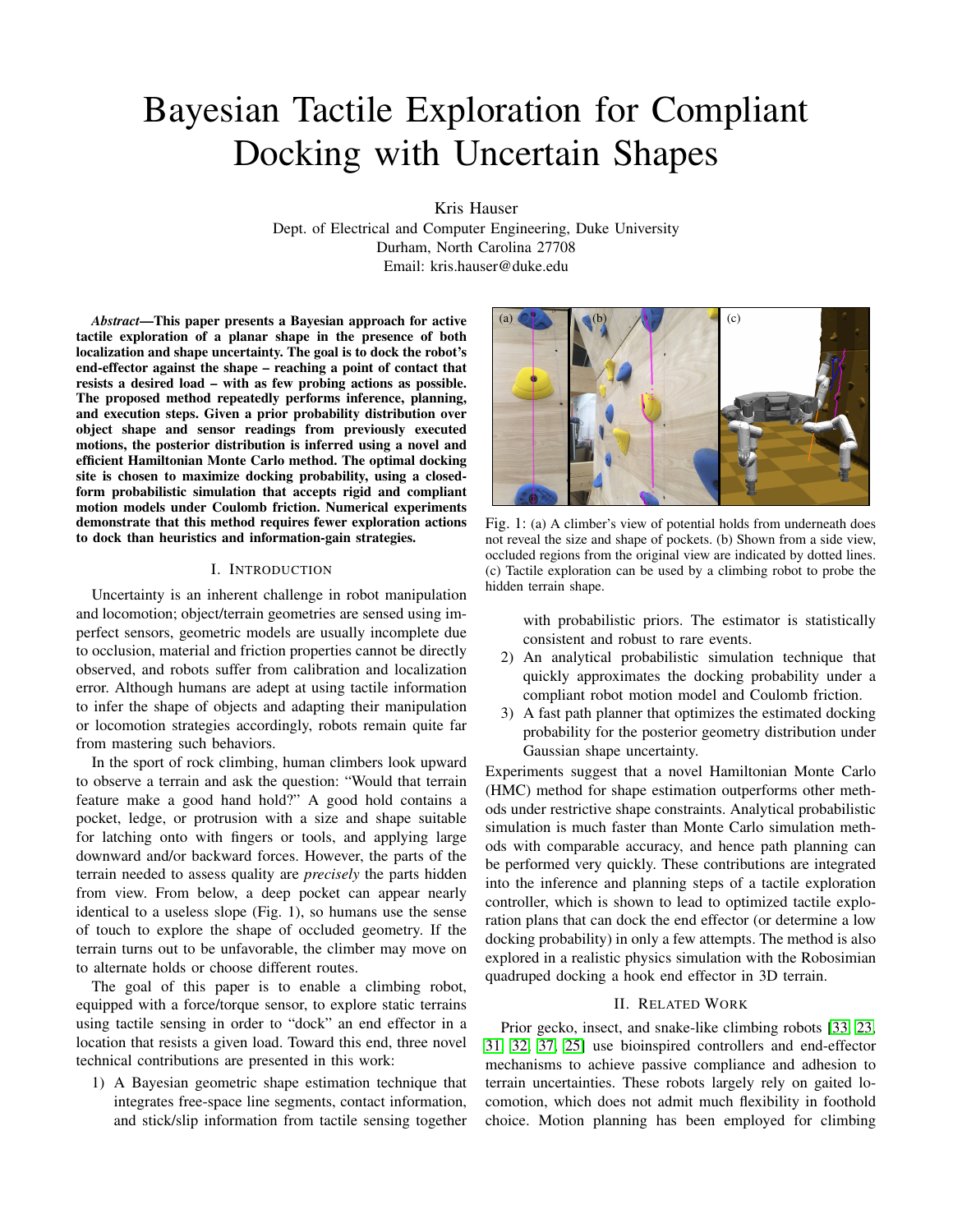robots to choose footholds in non-gaited fashion while verifying the existence of equilibrium postures [\[1\]](#page-8-2), but these algorithms assume precise actuation and terrain modeling.

In the context of legged locomotion on uneven ground, tactile feedback has been explored for state estimation [\[7\]](#page-8-3) and terrain property estimation [\[11\]](#page-8-4). Tactile sensing has proven to be a useful modality in robot manipulation to estimate object properties, such as friction, pose, and shape in the presence of visual sensing error and missing data due to occlusion [\[15\]](#page-8-5). Prior work can be grouped into three categories: *passive estimation*, *uncertainty-aware grasping*, and *active exploration*.

Passive contact has been used for state estimation of legged robots by fusing inertial readings with either known terrains [\[2\]](#page-8-6) or unknown terrain shape observed by sensors [\[7\]](#page-8-3). Tactile sensors have been used to classify terrain friction and local shapes of contact points [\[11\]](#page-8-4). Machine learning techniques have been used to characterize terrain from visual and tactile sensors, which has been used to predict robustness of footholds [\[12\]](#page-8-7) or adapt the gaits of a hexapod to optimize movement speed [\[34\]](#page-9-4). In manipulation, tactile feedback has been used for localization [\[27\]](#page-8-8) and shape classification [\[22\]](#page-8-9) of familiar objects. It has also been used for estimating the location of distinctive features like buttons in textiles [\[29\]](#page-9-5) and localizing flat objects using texture and high-resolution tactile sensors [\[21\]](#page-8-10). A more difficult problem is simultaneous localization and shape estimation, since the unknown shape model must account for collision between fingers and unknown geometry. Prior work in this area typically uses probabilistic point cloud models [\[15\]](#page-8-5) and Gaussian processes [\[4,](#page-8-11) [20,](#page-8-12) [36\]](#page-9-6) that add point contacts and sensed points as constraints.

Our novel shape inference technique makes use of free space movement and slip detection in addition to contact information. The geometric consistency constraints used in this paper are similar to those proposed by Grimson and Lozano-Perez [\[8\]](#page-8-13). However, here they are used in a probabilistic setting to infer distributions of terrain shape rather than binary consistency. Hence, our method is similar to the manifold particle filter method proposed for using contact information for object localization in pushing [\[19\]](#page-8-14). The Markov Chain Monte Carlo (MCMC) method proposed here does not permit object movement, but is statistically consistent, i.e., converges to the true probability as more samples are drawn.

Uncertainty-aware grasping incorporates uncertainty into grasp planning by optimizing probabilistic measures (e.g., success probability) for 2D grasps [\[3\]](#page-8-15) and 3D grasps [\[14\]](#page-8-16). Each of these techniques uses sampling for success probability estimation, which is advantageous for parametric object models [\[10\]](#page-8-17) and deformable object shape [\[3\]](#page-8-15) because standard simulation techniques can be used for each sample to determine success. However, sampling can be slow, in particular in the absence of good heuristics to restrict number of grasp alternatives [\[14\]](#page-8-16).

Active tactile exploration schemes can be purely information-gathering or goal-directed. Information gathering has been applied to object shape and friction acquisition using compliant sliding, using Gaussian process models of shape and surface friction [\[30\]](#page-9-7). Information gain has been used as a metric for choosing localization actions before manipulating an object [\[10\]](#page-8-17) and for addressing the exploration vs exploitation tradeoff in goal-directed grasping [\[5\]](#page-8-18).

Partially-observable Markov decision processes (POMDP) are a principled approach to optimize active goal-directed manipulation [\[13,](#page-8-19) [18\]](#page-8-20), but require discrete state, action, and observation spaces. Recent work has developed an RRT-like motion planner for compliant robots that explores continuous state and action spaces, while representing uncertain beliefs using particles [\[28\]](#page-9-8). This can be computationally expensive. The current work introduces a fast Gaussian docking probability estimator that is related to the collision probability method of Patil et al [\[26\]](#page-8-21). Novel contributions include the simulation of compliant motion with friction, and an improved probability estimate using truncated bivariate Gaussians rather than univariate ones.

## III. SUMMARY OF METHOD

#### *A. Problem Setup*

*1) Probabilistic shape model:* The shape S <sup>2</sup> is represented by its boundary  $\partial S$ , which is approximated as a polygonal mesh with vertices  $V = (v_1, \ldots, v_n)$  and edges  $E$  V V. The vertices are also represented as a stacked  $2n$ dimensional vector  $x$ . The true vertex positions are unknown, so  $X$  denotes the random variable corresponding to  $x$ . The topology of the shape (i.e.,  $E$ ) is assumed known, and edges are oriented in CCW direction around S. The prior joint distribution  $P(X)$  includes shape and localization uncertainty.

The elements of  $X$  are highly correlated. For example, localization uncertainty makes it more likely to observe a constant shift in translation or rotation across all vertices, rather than a partial shifting of the shape. Also, nearby points on the shape tend to be more correlated than distant points.

 $P(X)$  is assumed to be well-approximated by a Gaussian of the form X  $N(\mu_X, \chi)$ . We assume  $\chi = A^T A$  is the product of a 2n m *basis matrix* A so that  $X = AZ + \mu_X$  is an affine transform of a zero mean, unit variance normal variable  $Z = N(0, I_m)$ . The basis matrix A provides a convenient form to encode independence assumptions between different sources of uncertainty.

*2) Robot motion model:* For simplicity, the robot is assumed to be a point and the shape is assumed static. It is possible to relax the point robot assumption to handle a translating polygon, since the C-space obstacle has a polygonal shape. The robot has known position relative to the reference frame. To handle localization uncertainty, this reference frame can be taken as the egocentric frame, while  $P(X)$  captures the localization error. The robot moves along a 2D path using guarded moves [\[16\]](#page-8-22), which trigger a stop when the force felt by the robot exceeds a threshold.

Our method can include a *compliant motion model* that allows compliance perpendicular to the direction of motion. The robot may then slide against the shape, and the contact force obeys Coulomb friction. The surface friction is estimated, but the method is tolerant to errors in friction estimate.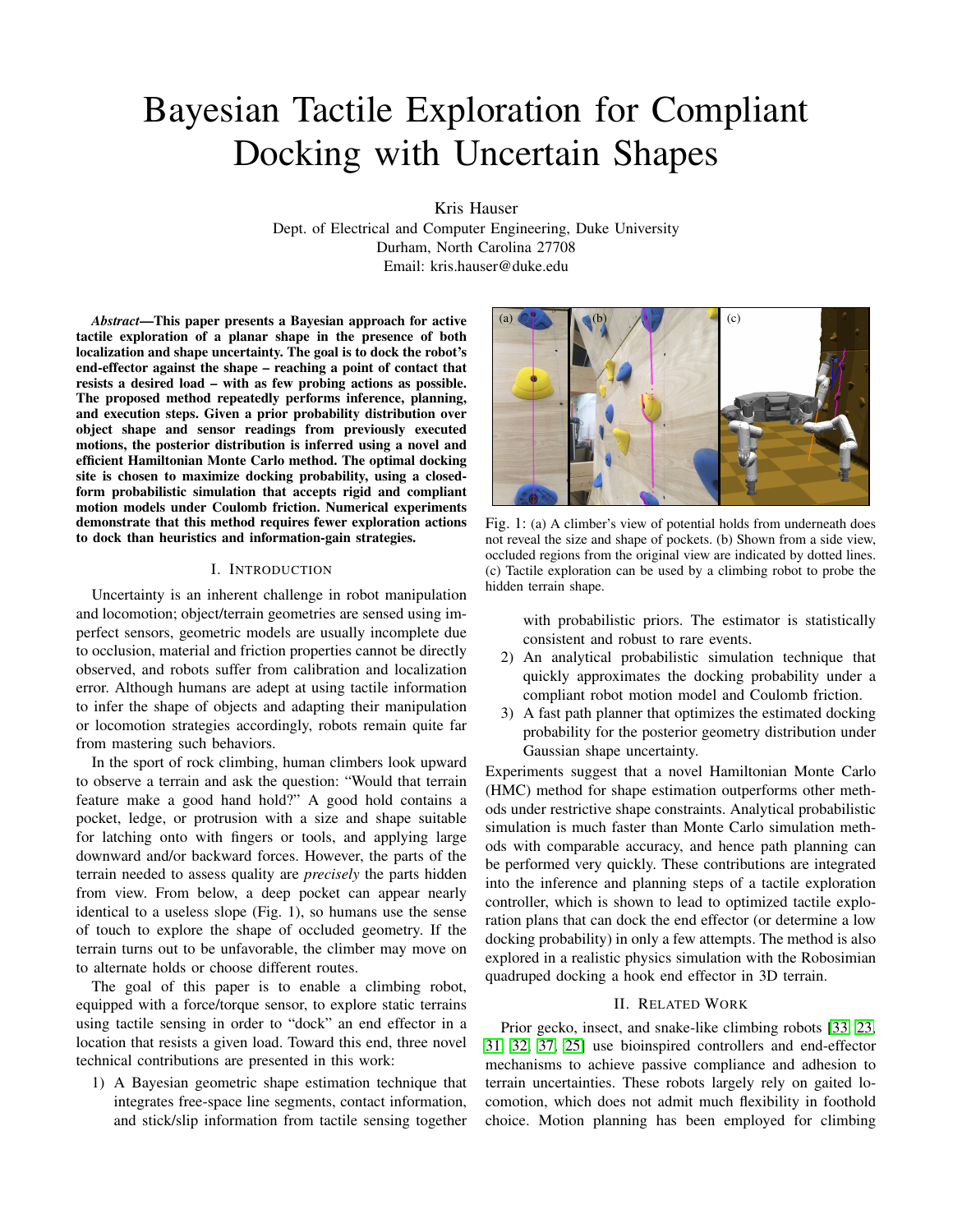

Fig. 2: (a) Bayesian tactile exploration to achieve a diagonally pulling load, with no compliance. The estimated shape distribution is shown in grey and the ground truth is drawn in black. Upon executing the initial plan to the lower ledge, the robot makes contact but slips, and the shape distribution is updated for consistency with the freespace and slip information. (b) An alternate site on the upper edge is chosen. (c) This again slips, and the third plan successfully docks against a notch near the first site.

*3) Objective function and sensors:* The docking objective is to stop at a point in contact with the shape  $p \nightharpoonup 2 \partial S$  such that a desired loading force  $f_{load}$  is entirely canceled by the friction forces available at  $p$ . In practice this is tested by having the final motion of the robot move in the direction  $f_{load}$  and checking if it sticks or jams. The robot attempts to minimize the amount of time before the loading force is acquired.

The information available to the robot is represented by line segments  $ab$ <sup>2</sup>, annotated by their collision status s ("free" or "colliding"). Free segments help eliminate shape hypotheses in a manner similar to space carving for 3D shape estimation [9]. If the robot's force sensor provides enough information to estimate the stick/slip status of the various segments, we may also represent collision status flags "stick," "slip left," and "slip right." Here left and right indicate CCW and CW from the motion direction, respectively.

#### *B. Bayesian Tactile Exploration Method*

During exploration, the robot records the information from sensor readings  $I_i = (s_i, a_i, b_i), i = 1, \dots, k$  as a history variable H, which is initially empty. It repeats several *exploration cycles*, each of which consists of the following steps:

- 1) Inference: infer the posterior distribution  $P(X/H)$  of shape given history. (Sec. IV)
- 2) Optimization: Optimize the robot's path  $p(t)$  to maximize a weighted sum of estimated docking probability  $P$ (dock/ $p(t)$ , H) and an exploration bonus. (Sec. V)
- 3) Execution: Execute  $p(t)$ . If the robot docks successfully, we are done. Otherwise, back up to a non-colliding point, record the sensor data in  $m$  new information segments  $I_{k+1},..., I_{k+m}$  into the history:  $H$  H [  $fI_{k+1},..., I_{k+m}$ g, and repeat from step 1.

Execution also stops with failure if the docking probability drops below a threshold, which is set to 0.001 in our experiments. A successful three-cycle execution is shown in Fig. 2.

#### IV. CONSTRAINED MONTE CARLO SHAPE INFERENCE

To infer the shape distribution given history, we use Monte Carlo (MC) methods to draw a finite sample set from the true posterior distribution. The sample set will serve as an estimate of the distribution of shape (mean, covariance, and bounds) that improves in accuracy as more samples are drawn.

## *A. History consistency constraints*

The posterior distribution of shapes conditioned on consistency with the sensor history  $H = fI_i = (a_i, b_i, s_i)$   $ji =$ 1,..., kg can be expressed using Bayes' rule:  $P(x/H) = P(H/x)P(x)$  Let S, denote the change of S given that the vertex  $\frac{P(X)P(X)}{P(H)}$ . Let  $S_X$  denote the shape of S given that the vertex positions are given by state  $x$ . Under the assumption of perfect sensor information,  $P(H/x) = 1$  if H is consistent with  $S_x$ , and  $P(H/x) = 0$  otherwise. Hence,  $P(x/H) \nearrow P(x)$  if  $S_x$  is consistent with H, and  $P(x/H) = 0$  otherwise.

- History consistency imposes the following conditions:
- 1)  $\partial S_x$  does not overlap any *free* segment  $a_i b_i$ .
- 2)  $\partial S_x$  overlaps all *colliding* segments  $a_i b_i$ .

We represent these conditions as mathematical inequalities. For each free segment, we require that:

$$
f_{\text{free};a_i;b_i}(x) = \max_{(u,v)\geq E} (\max_{k} g_k(a_i,b_i,x_u,x_v)) \quad 0 \quad (1)
$$

where  $x_u, x_v$  are the endpoints of an edge  $(u, v)$  specified by state x, and  $g_k$ ,  $k = 1, \ldots, 4$  are the segment-segment collision constraints as defined in Sec. IV-B (Fig. 3, left). For each colliding segment, we require that

$$
f_{\text{coll};a_i;b_i}(x) = \min_{(u,v)\,2\in\mathbb{R}} (\max_{k} g_k(a_i,b_i,x_u,x_v)) \quad 0. \tag{2}
$$

Note that there is a nested minimum and maximum in this expression because only one edge of the shape needs to collide. This condition can also be interpreted as a boolean disjunction.

Moreover, if stick/slip information is available for a colliding segment  $a<sub>i</sub>b<sub>i</sub>$ , then the angle of the shape normal relative to the motion direction is constrained. Specifically:

- 1)  $b_i \ddot{\varphi}_i$  2 Cone( $n_{x,p}$  +  $\mu t_{x,p}, n_{x,p}$   $\mu t_{x,p}$ ) if  $s_i$  = *stick*.
- 2)  $b_ia_i \nsubseteq Cone(n_{x;p} + \mu t_{x;p}, n_{x;p} \mu t_{x;p})$  if  $s_i = slip$ .

Here,  $\dot{x}y$  y x, the first point of collision is denoted p, and the normal and tangent directions of  $\partial S_x$  at p are denoted  $n_{X,D}$  and  $t_{X,D}$ , respectively. As we shall see in Sec. IV-C, these conditions add 2 additional constraints to (2), for a total of 6 constraints per edge (Fig. 3, right).

Overall, a shape  $x$  is history-consistent iff it satisfies

<span id="page-2-0"></span>
$$
f_H(x) = \max_{(s;a;b) \ge H} f_{s;a;b}(x)
$$
 0. (3)

# *B. Segment-segment collision constraints*

Two planar segments  $\overline{ab}$  and  $\overline{cd}$  collide if and only if there exists a solution  $(u, v)$  to the system of equations

$$
a + u \quad ab = c + v \quad cd, \quad \text{with } 0 \quad u, v \quad 1. \tag{4}
$$

Solving for  $(u, v)$  via 2x2 matrix inversion we get

$$
\begin{bmatrix} u \\ v \end{bmatrix} = \frac{1}{\alpha} \begin{bmatrix} c_2 & d_2 & d_1 & c_1 \\ a_2 & b_2 & b_1 & a_1 \end{bmatrix} \begin{bmatrix} c_1 & a_1 \\ c_2 & a_2 \end{bmatrix}
$$
 (5)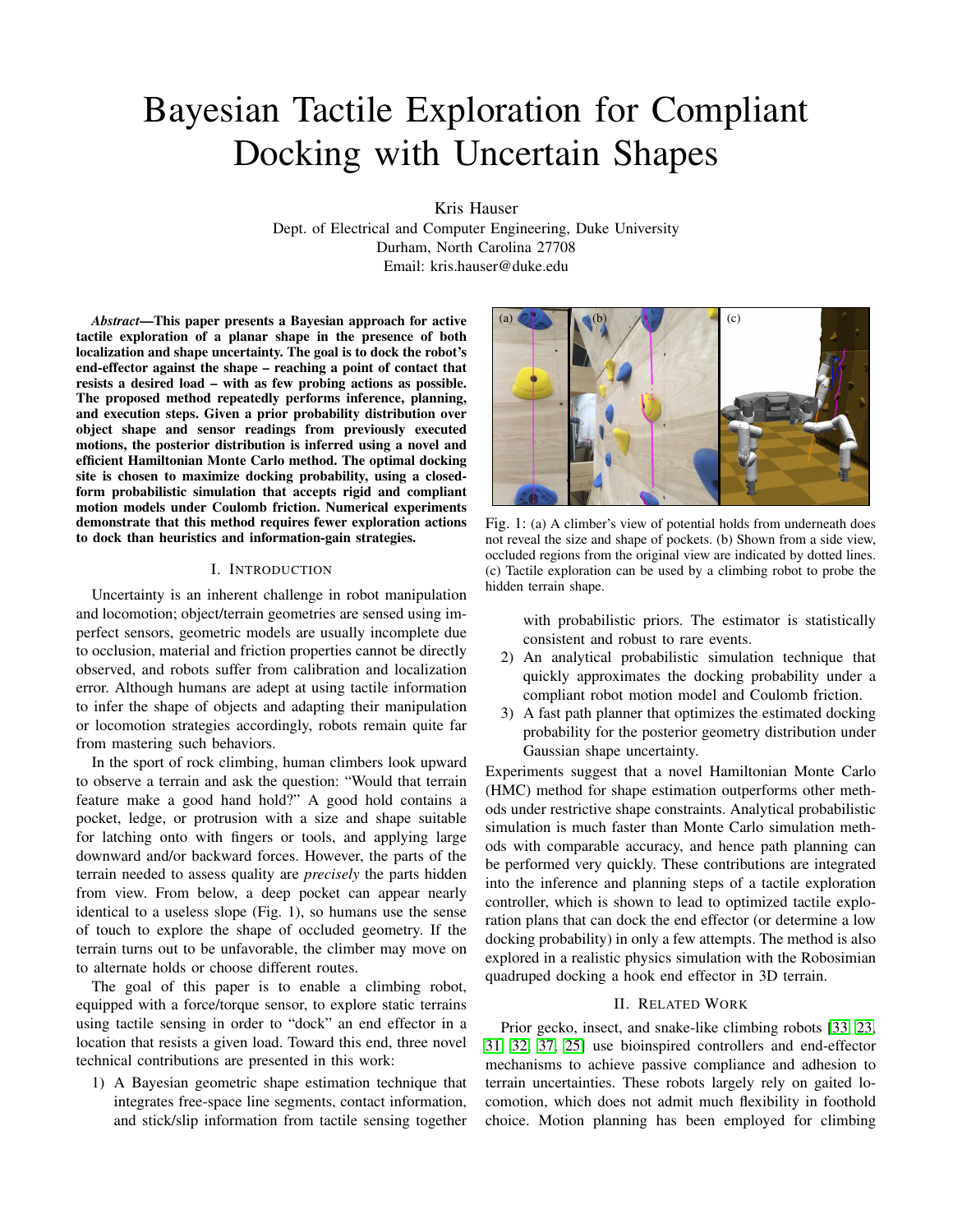

Fig. 3: Left: segment collision violations in cases (I)–(IV) correspond to violations of quadratic and linear inequalities (7)–(10), respectively. Right: stick constraint violations in cases (V) and (VI) correspond to violations of the respective elements of (12).

with  $\alpha = (b_1 \quad a_1)(c_2 \quad d_2) \quad (c_1 \quad d_1)(b_2 \quad a_2)$  the determinant. Assuming  $\alpha > 0$ , that is, that *ab* is CCW from *cd*, the original condition can then be rewritten as

$$
0 \quad \left[\begin{array}{cc} c_2 & d_2 & d_1 & c_1 \\ a_2 & b_2 & b_1 & a_1 \end{array}\right] \left[\begin{array}{cc} c_1 & a_1 \\ c_2 & a_2 \end{array}\right] \quad \alpha \tag{6}
$$

which is a quadratic inequality. Specifically, if we let  $y =$  $(c_1, c_2, d_1, d_2)$  denote the variables determining the coordinates of  $\overline{cd}$ , this can be rewritten as two quadratic inequalities and two linear inequalities

$$
y^T Q y + \begin{bmatrix} a_2 & a_1 & a_2 & a_1 \end{bmatrix} y \quad 0 \tag{7}
$$

$$
y^T Q y + \left[\begin{array}{cccc} b_2 & b_1 & b_2 & b_1 \end{array}\right] y \quad 0 \tag{8}
$$

$$
b_2 \quad a_2 \quad a_1 \quad b_1 \quad 0 \quad 0 \quad y + (a_2b_1 \quad a_1b_2) \quad 0 \quad (9)
$$

$$
0 \quad 0 \quad a_2 \quad b_2 \quad b_1 \quad a_1 \quad y + (a_1b_2 \quad a_2b_1) \quad 0. \tag{10}
$$

with Q a constant 4x4 matrix. (It can also be shown that  $\alpha = 0$ must hold if these equations are simultaneously satisfied.)

## *C. Segment stick/slip constraints*

 $\lceil$ 

 $\sqrt{2}$ 

Let the operator  $x^2$  on  $\mathbb{R}^2$  yield the CCW perpendicular vector  $(x_2, x_1)$ . For a motion along  $\overline{ab}$ , the *stick* condition requires

<span id="page-3-0"></span>
$$
\stackrel[n \to \infty]{\text{cone}}{dc^2 + \mu} \stackrel[n \to \infty]{dc^2} \mu \stackrel[n \to \infty]{dc}, \qquad (11)
$$

where *Cone* is the cone of positive combinations of its two arguments and  $\mu$  is the friction coefficient. The constraint x 2  $Cone(y_1, y_2)$  with  $x \neq \mathbb{R}^2$  is equivalent to two linear inequalities  $x^{\gamma}$   $y_1$  0,  $x^{\gamma}$   $y_2$  0 under the condition that  $y_1^T y_2$  0 (i.e.,  $y_2$  is clockwise from  $y_1$ ). This condition holds in  $(11)$ , so  $(11)$  can be rewritten as inequalities

<span id="page-3-4"></span>" µ !b2a<sup>2</sup> !b1a<sup>1</sup> !b2a<sup>2</sup> <sup>µ</sup> !b1a<sup>1</sup> µ !b2a<sup>2</sup> <sup>+</sup> !b1a<sup>1</sup> !b2a<sup>2</sup> <sup>µ</sup> !b1a<sup>1</sup> # !cd <sup>0</sup> (12)

that are linear over the vertex vector  $y = (c_1, c_2, d_1, d_2)$ . Moreover, the *slip left* condition is equivalent to  $b\mu$  2 Exercisely the *deligible perfect condition* is equivalent to  $\partial \mu \ge$ <br>Cone( $\partial c^2$ ,  $\mu dc$ , dc), and *slip right* is equivalent to ba) 2 Conc $(\psi c \mid \mu a c)$ , and stip right is equivalent to  $\partial a$   $\ge$ <br>Cone(dc, dc<sup>2</sup> +  $\mu$ dc). A similar derivation produces two linear inequalities in  $y$  for either case.

<span id="page-3-1"></span>

Fig. 4: Monte Carlo methods for constrained shape inference: (a) rejection sampling, (b) Metropolis-Hastings, (c) Gibbs sampling, and (d) Hamiltonian Monte Carlo. Black dots are accepted samples, white dots are rejected samples. The outlined shape illustrates the feasible set, blue paths illustrate a MCMC trajectory, and the dotted lines illustrate a sampling range.

## <span id="page-3-5"></span><span id="page-3-2"></span>*D. Constrained Monte Carlo Sampling*

<span id="page-3-3"></span>Monte-Carlo methods are the preferred approach to sample from distributions  $P(x/H)$  without having to compute  $P(H)$ . Without loss of generality, we shall sample a sequence  $z^{(1)}, \ldots, z^{(N)}$  from the isotropic Gaussian distribution z  $N(0, I_m)$  under the restriction  $f_H(Az + \mu_X)$  0.

The simplest method for constrained MC is *rejection sampling* (Fig. [4.](#page-3-1)a), which leads to an i.i.d. sequence. However, procedure can be extremely inefficient, as  $P(H)$  is often miniscule, and it will need to draw an expected  $N/P(H)$ samples to find  $N$  feasible ones. MCMC methods can lower the rejection rate, but at the cost of introducing dependence between subsequent samples (autocorrelation). As a baseline MCMC technique, *Metropolis-Hastings* (MH) takes small perturbations and accepts moves with a given acceptance probability (Fig. [4.](#page-3-1)b). Our experiments suggests MH performs poorly in constrained sampling due to strong autocorrelation.

We also consider the *Gibbs sampling* technique (Fig. [4.](#page-3-1)c), which has been applied to Gaussian distributions truncated by linear inequalities [\[17\]](#page-8-23). Each iteration samples the posterior distribution of a single element of the state along a given axis, keeping all other elements fixed. Specifically,  $z_i^{(j+1)}$   $P(z_i)H, z_1^{(j)}, \ldots, z_{i-1}^{(j)}, z_{i+1}^{(j)}, \ldots, z_m^{(j)})$ , with  $i = j$  mod m denoting the chosen element of the state vector. Customarily, every  $m$ 'th sample is kept and the rest discarded. This approach leads to a constant rejection rate of  $(m \t1)/m$ , which is independent of  $P(H)$ .

To sample  $z_i$ , we determine a feasible range by intersecting the feasible set along the line through  $Az + \mu_X$  in direction  $Ae_i$ . Specifically, we determine the set of t such that  $f_H(A(z +$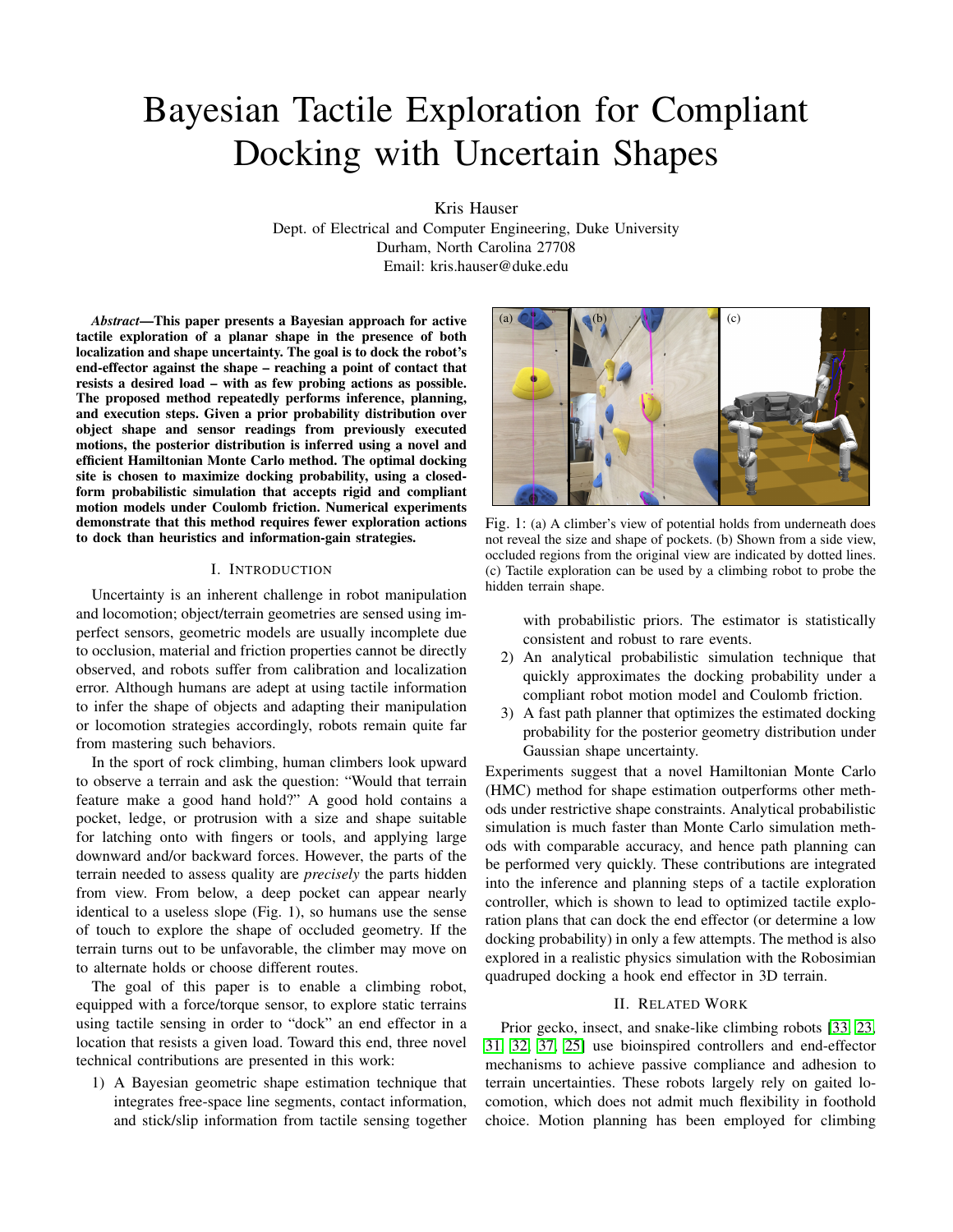$e_i(t \quad z_i)$  +  $\mu_x$ ) 0. We discuss how to do so in Sec. [IV-E.](#page-4-0) The range is a set of disjoint intervals, from which  $t$  can be sampled from using truncated Gaussian sampling routines that are widely available in scientific computing software libraries.

We finally present a constraint bouncing *Hamiltonian Monte Carlo* (HMC) method (Fig. [4.](#page-3-1)d), which has been applied to Gaussian distributions under linear and quadratic inequalities [\[24\]](#page-8-24). For each iteration, HMC treats the state as a dynamic particle subject to momentum and external force, which has a *momentum vector*  $p_0$  that is sampled independently at random. Starting from  $z_0$  $(j)$  and  $p_0$ , the method integrates the equations of motion of a dynamic particle subject to the system Hamiltonian  $H(z, p)$ , which is the sum of a potential energy  $U(z) = \log P(z)$  and a kinetic energy  $K(p)$  which is a positive definite function of  $p$ . The time evolution of the particle follow the coupled ODE:

$$
\frac{d}{dt}z = \frac{\partial H}{\partial p}, \quad \frac{d}{dt}p = \frac{\partial H}{\partial z}.
$$
 (13)

This dynamical system is reversible, and hence integration of these equations for a given timestep  $T$  to obtain a proposal state  $(z^{\ell}, p^{\ell})$  can be viewed as a Metropolis-Hastings proposal distribution. In the Gaussian case the integration greatly simplifies [\[24\]](#page-8-24). With  $log P(z) = 1/2kzk^2$  and setting  $K(p) = 1/2kpk^2$ , the equations of motion trace out an ellipsoid given by the closed form  $z(t) = z_0 \cos t + p_0 \sin t$ . Moreover, the MH acceptance probability is always 1, so a step  $z^{(j+1)} = z(t)$  can always be taken for any value of t. A recommended step size is  $t = \pi/2$  because it tends to produce low autocorrelation [\[24\]](#page-8-24).

A given step along the elliptic trajectory may violate feasibility, so a constraint bouncing method is used. This involves determining the first point in time  $t_b$  at which a constraint is violated, advancing the system to  $t<sub>b</sub>$ , and then reflecting the momentum about the gradient of that constraint. The equations of motion are then integrated forward again until another constraint is hit, or the desired timestep is reached. Again, feasible range determination is used here (Sec. [IV-E.](#page-4-0))

Note that MCMC methods must begin from a feasible initial seed. We find the seed by random descent of  $f_H$  from an initial state sampled from  $N(0, I_m)$ . If this fails after a given number of iterations, we sample another initial state and repeat.

# <span id="page-4-0"></span>*E. Feasible range determination*

Both Gibbs and HMC sampling steps determine the feasible interval set along a state space trajectory  $z(t)$ . The Gibbs method samples  $t$  from all feasible intervals along a line, while HMC t from the feasible interval containing  $t = 0$ along an ellipsoidal trajectory. An interval set is a collection of r 0 disjoint intervals  $[t_1, t_2]$  [ $[t_3, t_4]$ ] [ $[t_r, t_{r+1}]$ , with  $t_1 = 7$  and  $t_{r+1} = 7$  representing unbounded sets. Interval sets can be solved in closed form by polynomial inequalities denoting intersection with the primitive linear and quadratic constraints [\(7](#page-3-2)[–10\)](#page-3-3) and [\(12\)](#page-3-4). Fig. [5](#page-4-1) illustrates the process for a linear path and a single collision constraint.

Let us consider a general primitive constraint  $g_k(y)$  =  $y^T Q y + y^T p + r$  0, with  $y = (c_1, c_2, d_1, d_2)$  the coordinates

<span id="page-4-1"></span>

Fig. 5: (a) Given a linear search direction, vertices of the shape will be displaced simultaneously along lines. (b) The range of displacements for which the shape obeys the  $\left(\frac{\text{coll}}{\text{d}t}, \frac{\text{d}}{\text{d}t}\right)$  constraint is determined analytically.

of the vertices of an edge. The trajectory  $y(t)$  moves along a line / ellipse in  $R<sup>4</sup>$  for Gibbs / HMC respectively, since vertices are linear functions of state. We first determine a set of roots in t such that  $g_k(y(t)) = 0$  as follows.

For a linear constraint and linear trajectory  $y(t) = y_0 + vt$ , the root satisfies a linear equation  $p^{T} y_0 + tp^{T} v + r = 0$  For a quadratic constraint and linear trajectory, the roots of  $y_0^T Q y_0 +$  $2tv^TQy_0 + t^2v^TQv + p^Ty_0 + tp^Tv + r$  0 are determined by the quadratic equation.

For elliptical trajectories, we solve for roots of  $y(t)$  =  $y_0 \cos(t) + v \sin(t)$  by introducing variables  $c = \cos(t)$ ,  $s = \sin(t)$ , with  $c^2 + s^2 = 1$ . Then, a linear equality can be rewritten to yield a quadratic equation in s. Quadratic constraints can be solved to produce a degree  $4$  polynomial in  $s$ , whose roots are determined using characteristic polynomials. Each root of s yields two possible roots of  $t = \sin^{-1}(s)$ .

The roots calculated thusly split the number line into sections, and the value of the inequality on each section  $[t_i, t_{i+1}]$  could either be positive or negative. Due to numerical errors, best results are achieved by checking the value of the constraint away from the roots, e.g., at interval midpoints. The final feasible set corresponding to [\(3\)](#page-2-0) is constructed by intersecting (max operations), unioning (min operations), and taking the complement (negation) of primitive interval sets.

# *F. Empirical performance*

All methods in this paper are implemented in the Python programming language, and experiments are conducted on a single core of a 2.60GHz Intel Core i7 PC. Note that these algorithms can be almost trivially parallelized, and would also benefit from implementation in a compiled language.

Measuring sampling performance requires accounting for the autocorrelation of the sequence (particularly in the MH algorithm, as illustrated in Fig. [6\)](#page-5-0). We measure the performance of each MCMC technique by the Effective Sample Time  $(EST)$ , which estimates the amount of computation time needed to generate one effectively independent draw. EST is a function of total computation time T and Effective Sample Size *ESS* given by  $EST = T/ESS$ . Fig. [7](#page-5-1) reports performance for all four sampling techniques on three problems.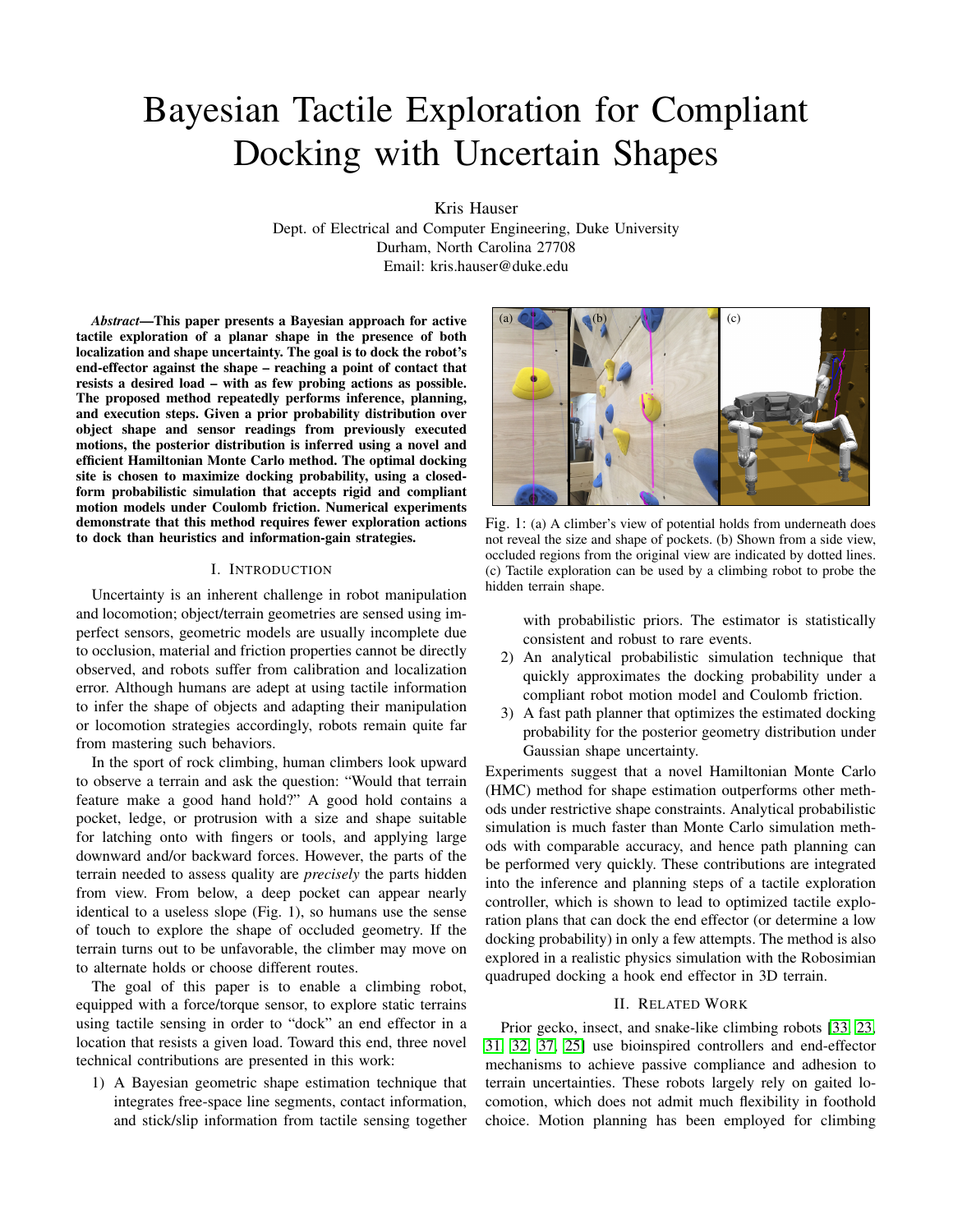<span id="page-5-0"></span>

Fig. 6: Illustrating the Sloper problem with five constraint segments. Metropolis-Hastings (MH) samples exhibit strong autocorrelation and bias in estimating the mean on the lower portion of the terrain (dotted line), while the HMC method is far less autocorrelated and biased. Each plot shows 20 samples drawn at random from sets of 1,000 and 100 samples for MH and HMC, respectively.

<span id="page-5-1"></span>

Fig. 7: Effective Sample Time for four sampling techniques (lower is better) over three problems whose constraints are increasingly restrictive. The performance of rejection sampling rapidly degrades when highly constrained, while Gibbs and HMC are more tolerant. Problem 3 is illustrated in Fig. [6.](#page-5-0)

Problems 1, 2, and 3 have 3, 3, and 5 constraints, respectively, and the fraction of the prior that obeys constraints is approximately 23%, 2.4%, and 0.2%. Rejection sampling performs best on the least restrictive problems, but HMC outperforms all other methods when highly constrained. Although each HMC sample is more costly, it achieves higher ESS because the rejection rate is 0 and autocorrelation is quite close to 0.

## V. OPTIMIZING EXPLORATION PLANS

Given a path  $p(t)$ , let  $E_d$  denote the event that docking is successful during execution, i.e.,  $f_{load}$  is resisted at the robot's stopping point. The *docking probability* is given by:

<span id="page-5-2"></span>
$$
P(E_d/p(t), H) = \int_X P(E_d/p(t), x) P(x/H) dx.
$$
 (14)

Since we assume no stochasticity in the robot's motion,  $P(E_d/p(t), x)$  is a deterministic function  $E_d(p(t), x)$  ! f0, 1g which can be determined by simulation, because the shape is known given  $x$ . The goal of the path planner is to determine  $p(t)$  starting at the current state  $p_0$  to maximize the weighted sum of  $(14)$  and an exploration bonus.

Minimizing the speed of evaluating [\(14\)](#page-5-2) is essential because the planner will need to evaluate many potential docking paths. Given the Monte Carlo samples  $x^{(1)}, \ldots, x^{(N)}$ , Eq. [\(14\)](#page-5-2) could be immediately approximated as:

<span id="page-5-3"></span>
$$
P(E_d/p(t), H) = \frac{1}{N} \sum_{i=1}^{N} E_d(p(t), x^{(i)})
$$
 (15)

which would require  $N$  deterministic simulations of the robot's motion model along the path  $p(t)$  with given shapes  $x^{(i)}$ . For a path consisting of m segments, evaluating [\(15\)](#page-5-3) is an  $O(mn)$ operation. We present a probabilistic simulation method that is more computationally efficient under the assumption that  $P(X/H)$  is well-approximated by a Gaussian distribution. This new method runs in  $O(mn)$  time per path.

Moreover, we make the assumption that resistance is only desired along the final segment of the path. Our path planner enforces that a path should terminate in a segment that crosses the expected midpoint of an edge  $e$  in the direction  $f_{load}$ . We call this the *optimal terminal segment* for e. The objective function is nearly unaffected after departing sufficiently far from the shape, so the main question is how to optimize the terminal segment so that estimated docking probability (now an  $O(n)$  operation) is maximized and the remainder of the path has nearly 0 probability of collision.

# *A. Probabilistic Simulation*

Probabilistic simulation evaluates the probability of stopping at every vertex or edge of the shape while executing a given path. Remarkably, we are able to do so *without specifying the location of the vertex or edge* under the assumption of a Gaussian shape distribution. The procedure is based on a primitive operation that simulates the execution of a compliant move along a single line segment of the path *ab*.

The method is based on summing the probability that the robot stops at a shape feature  $F$  (vertex or edge) given that it makes contact with some other feature  $F^{\theta}$ , then slides to  $F$  and gets stuck. Since the shape has a known winding, we denote these movements as "slide right" and "slide left". We assume for simplicity that the robot does not break then reacquire contact with the shape, although this method could be extended to handle such cases. Let  $l(F)$  and  $r(F)$  denote the feature immediately to the left and right of  $F$ , respectively, as viewed from the exterior. Let us also denote the primitive events  $C_F$ , where the motion collides with  $F$ ;  $K_F$ , where the motion sticks on  $F$ ;  $SL_F$ , where the motion slides left on  $F$ ; and  $SR_F$  where the motion slides right on F.

The robot stops at F (event  $S_F$ ) iff one of the following disjoint events happen:

$$
C_F \wedge K_F
$$
: collide with *F* and gets stuck, or  
\n $L_{r(F)} \wedge K_F$ : slide left from  $r(F)$  and get stuck, or  
\n $R_{l(F)} \wedge K_F$ : slide right from  $l(F)$  and get stuck.

The robot slides left from F (event  $L_F$ ) if one of the following disjoint events happen:

 $C_F \triangle S L_F$ : collide with F and slide left, or  $L_{r(F)} \triangleq SL_F$ : slide left from  $r(F)$  and slide left again.

Similarly, it slides right (event  $R_F$ ) if either  $C_F \triangle R_F$  or  $R_{I(F)}$  ^  $SR_F$  occurs. Because the events are disjoint, we have

$$
P(S_F) = P(C_F, K_F) + P(L_{r(F)}, K_F) + P(R_{l(F)}, K_F),
$$
  
\n
$$
P(L_F) = P(C_F, SL_F) + P(L_{r(F)}, SL_F),
$$
  
\n
$$
P(R_F) = P(C_F, SR_F) + P(R_{l(F)}, SR_F),
$$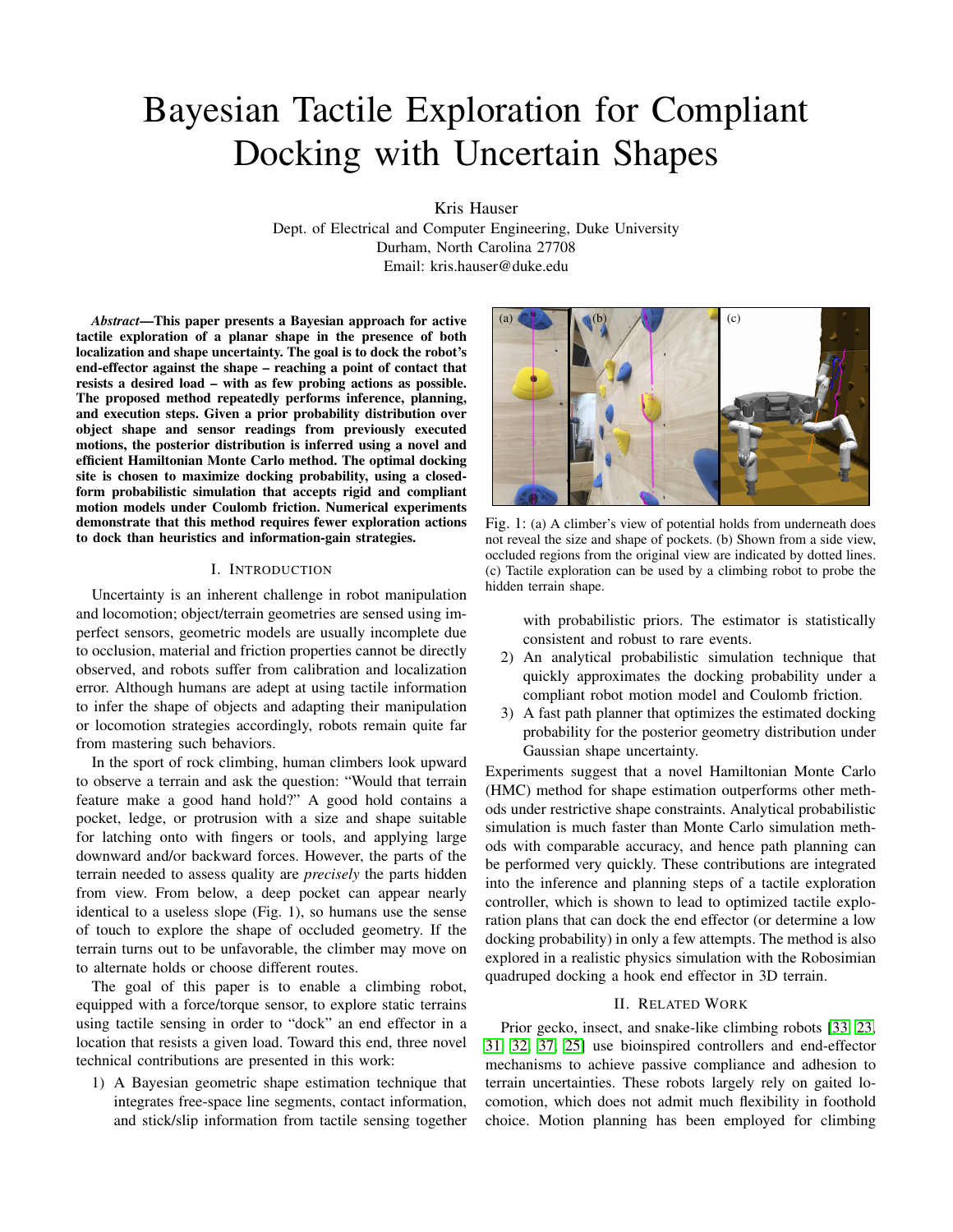<span id="page-6-2"></span>

Fig. 8: Illustrating probabilistic simulation. (a) To determine the edge collision likelihoods (illustrated as size of circles) the segment collision conditions are checked against the joint distribution over endpoints  $c$  and  $d$ . (b) Determining slide-right probabilities for three edges under compliance. The first slip occurs with moderately low probability. The second slide occurs with high probability conditional on the first slip. The third slide probability is nearly 0, since the outgoing edge is far more likely to induce a slip left.

Applying conditioning, we obtain recursive linear equations

$$
P(S_F) = P(C_F, K_F) + P(L_{r(F)})P(K_F)L_{r(F)}) + P(R_{l(F)})P(K_F,R_{l(F)})
$$
\n(16)

$$
P(L_F) = P(C_F, SL_F) + P(L_{r(F)})P(SL_F)L_{r(F)}) \quad (17)
$$

$$
P(R_F) = P(C_F, SR_F) + P(R_{I(F)})P(SR_F)R_{I(F)}.
$$
 (18)

Sections [V-A1](#page-6-0) and [V-A2](#page-6-1) describe how to calculate  $P(C_F, )$ ,  $P(jL_{r(F)})$ , and  $P(jR_{l(F)})$ , with "" standing in for a primitive event. Once calculated, the system of equations can be solved for all features of the shape in  $O(n)$  time using sparse matrix inversion. The overall probability of docking is  $\sum_{v \geq V} P(S_v) + \sum_{e \geq E} P(S_e).$ 

The system of equations can further be simplified under certain conditions. Because each vertex  $v$  has no volume,  $P(C_v) = 0$ . In a non-compliant motion model, all  $P(L_F)$ and  $P(R_F)$  probabilities are 0. In the compliant model,  $P(K_e/L_{r(e)}) = P(K_e/R_{l(e)}) = 0$  and  $P(SL_e/L_{r(e)}) =$  $P(SR_e/R_{l(e)}) = 1$  for all edges e because if a robot slips on a vertex, it will continue until the next vertex. This is because the direction of force application is constant and exceeds the available friction along the entire length of the edge.

<span id="page-6-0"></span>*1) Probability of Contact:* The probability  $P(C_e)$  that contact occurs for a edge  $e = cd$  is approximately the integrated density of  $P(c, d/H)$  restricted to the feasible set [\(7–](#page-3-2) [10\)](#page-3-3) (Fig. [8.](#page-6-2)a). Adding the stick or slip constraints adds two additional linear inequalities in the form [\(12\)](#page-3-4).

To estimate the integrated density quickly, for each edge we produce the 4-D Gaussian approximation  $P(c, d)H$ )  $N(\mu_{cd}, \tau_{cd})$ . We linearize the quadratic term of [\(7](#page-3-2)[,8\)](#page-3-5) about  $y = \mu_{cd}$  and produces 6 linear inequalities of the form  $Ay + b$  0 with  $y = (c_1, c_2, d_1, d_2)$ . We approximate the probability that the inequalities are satisfied by assuming independence of three pairs of inequalities, but allowing dependence in each pair. To calculate that the probability that a pair of inequalities  $a_1^T y + b_1$  0 and  $a_2^T y + b_2$  0 are mutually satisfied, we define  $A_{12} = [a_1 a_2]^T$  and  $b_{12} = [b_1 b_2]^T$ and transform the endpoint distribution to a bivariate Gaussian  $N(A_{12}\mu_{cd} + b_{12}, A_{12} \text{ }_{cd}A_{12}^{T})$  and evaluate the probability integral over the quadrant  $(1, 0]$   $(1, 0]$ . This evaluation can be done accurately using a low degree quadrature [\[6\]](#page-8-25).

<span id="page-6-1"></span>2) Probability of sticking/sliding: The stick event  $K_V$  at a vertex  $v$  is equivalent to a cone condition at the extrema of the friction cones of the outgoing edges  $r(v) = \overline{vw}$  and  $l(v) = \overline{uv}$ .

$$
\stackrel{\scriptstyle b}{ba} 2Cone(\stackrel{\scriptstyle b}{w}v^2 + \mu\stackrel{\scriptstyle b}{w}v, \stackrel{\scriptstyle b}{v}u^2 - \mu\stackrel{\scriptstyle b}{v}u). \tag{19}
$$

 $SL_v$  is equivalent to  $\stackrel[ba\ 2\ Cone\langle \stackrel{b}{vu}^2-\mu \stackrel{b}{vu},-\stackrel{b}{vu}),$  and  $SR_v$  $b_{LV}$  is equivalent to  $ba \geq Cone(\psi v, \psi v^2 + \mu \psi v)$ . As before, cones are transformed to inequalities in  $u$ ,  $v$ , and  $w$  (Fig. [8.](#page-6-2)b).

Independence is not appropriate to assume in  $P(K_v/L_{\Gamma(v)})$ and  $P(K_v/R_{I(v)})$ , because sliding provides significant information about the normal of the originating edge. Specifically, if  $L_{r(y)}$  occurs, then it is certain that ba  $\ell$  Cone( $\psi v^2$  +  $\mu wv, wv^2 \mu wv$ . Hence, for  $K_v$  to occur after a left slip, the more restrictive condition ba  $2 Cone(wv^2 - \mu wv, w^2 + \mu wv, w^2 + \mu wv)$  $\mu v u^2$ ) must be satisfied. Similarly, for  $K_v$  to occur after  $R_{l(v)}$ ,  $\int_{b}^{\infty}$  a  $\int$  must be satisfied. Binimary,  $\int_{c}^{\infty}$  if  $\int_{c}^{\infty}$  obsets attention,  $\int_{c}^{\infty}$ ,  $\int_{c}^{\infty}$ ,  $\int_{c}^{\infty}$  and  $\int_{c}^{\infty}$  be satisfied. Ignoring long-range dependencies, we approximate  $P(K_v/L_{\Gamma(v)})$  $P(K_{V}/SL_{r(V)}) = P(K_{V}, SL_{r(V)})/P(SL_{r(V)})$ .

We apply the same conditional dependency to rightward sliding and continued sliding.  $P(SL_v, SL_{r(v)})$  is evaluated using the constraints  $ba^{2T} \overline{w}^2 + \mu \overline{w}^2 = 0$  and  $ba^{2T} \overline{w}^2 +$  $\mu \nu u$  0. This is exact as long as  $\overline{vw}$  does not turn to the left of  $\overline{ab}$ , e.g., the robot does not separate from the shape at v.

*3) Illustration:* Fig. [9](#page-7-0) plots the simulated distributions for both non-compliant and compliant docking on the 3 Ledges example. Lines give the sticking probability for three different candidate sites. Observe that without compliance, the probability of sticking at any vertex is zero, but with compliance, the end effector can slide after making contact, which increases the overall probability of docking.

# *B. Optimal Path Planning*

Let  $P$  denote the set of previously executed paths. The overall objective function adds to the docking probability an exploration bonus term as follows:

$$
J(p) = P(E_d/p, H)B\left(\frac{1}{w} \min_{p \ge P} d(p, p^{\theta})\right) \tag{20}
$$

where w is the bonus weight and  $d(p, p^0)$  measures some notion of path-wise distance. We set  $d(p, p^{\theta})$  to measure the distance between endpoints of the terminal segments of the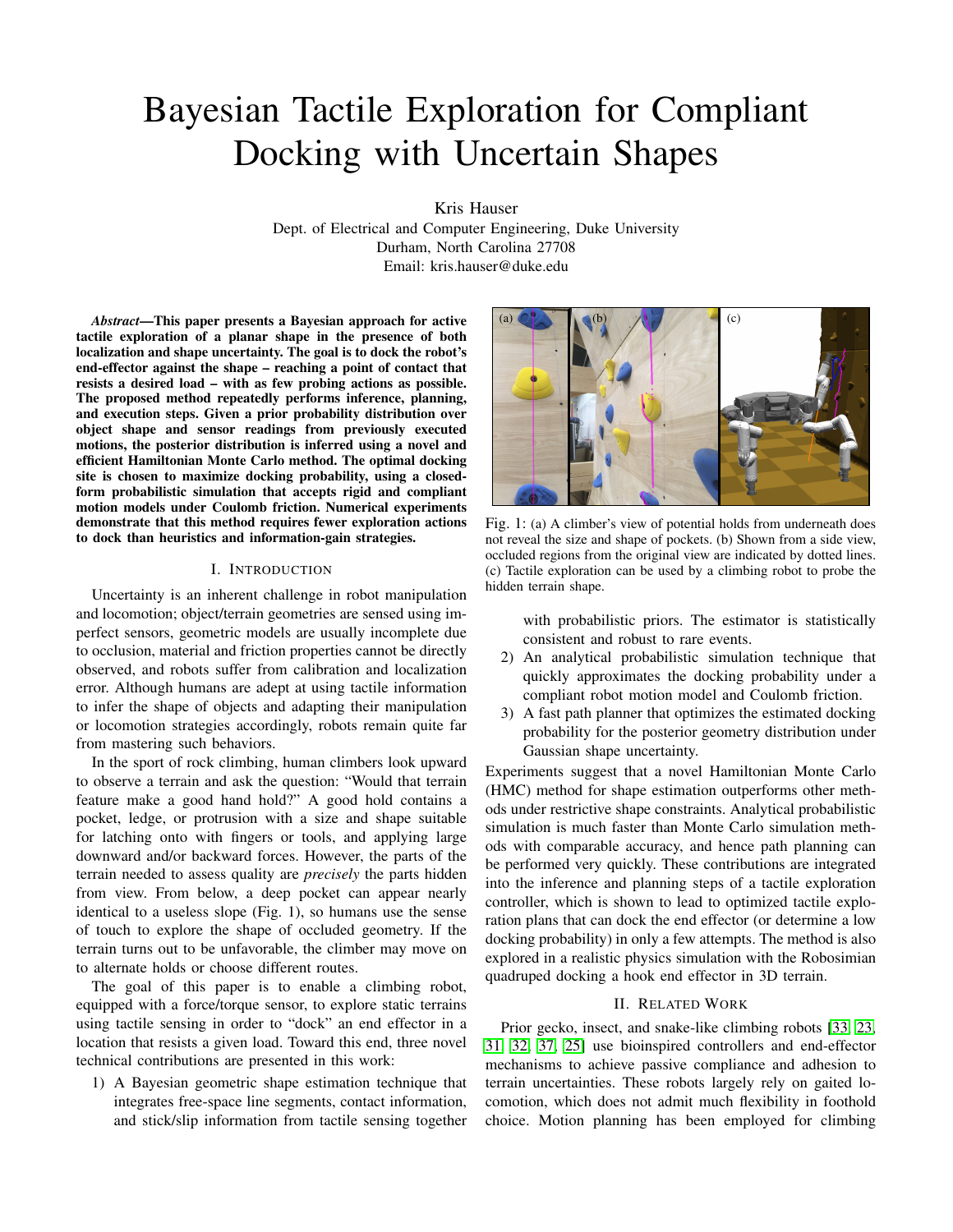<span id="page-7-0"></span>

Fig. 9: Probabilistic simulation with non-compliant and linearly compliant motion. The shape distribution is the same as in Fig. [6,](#page-5-0) but only the mean shape is shown. Three docking sites are chosen, and probability of sticking on nearby features is drawn as horizontally offset lines. Circles are shaded by the probability of docking in a horizontal loading direction, if aimed through the center of circle.

paths. The bonus factor  $B(z) = 1$  exp( z) transforms the domain  $[0, 7)$  to  $[0,1]$ , with 0 denoting low novelty (e.g.,  $d(p, p^0) = 0$  and 1 denoting high novelty. Setting  $w = 0$ leads to a greedy approach, but having a small weight helps account for sensor noise and errors in the inference model. We set w equal to the spatial resolution of the contact detector.

The planner maintains an optimal path  $p^2$ , docking probability  $P_{\text{clock}}^2$ , and function value  $J^2$ , and proceeds as follows:

- 1) Initialize  $p^2$ <sup>2</sup> *nil*,  $P_{\text{clock}}^2$  0, and  $J^2$  1.
- 2) For each edge in order of increasing  $P(C_e, K_e)$  for e's optimal terminal segment, repeat:
- 3) Perform docking probability estimation. If  $P(S_e) < P_{\text{clock}}^2$  or  $J(p) < J^2$ , it cannot be optimal, so skip to the next edge.
- 4) Plan a collision-free path  $p$  ending in  $e$ . If successful, store  $p^2$  p,  $P_{\text{clock}}^2$   $P(S_e)$ , and  $J^2$   $J(p)$ .

In Step 4, we first establish a *likely obstacle region* (LOR), a free-space region in which collision has moderate probability. Its complement is the *unlikely obstacle region* (UOR). LOR is obtained by taking convex hulls of each edge over the shape estimation samples, and then performing a union operation. The planner works backward from the terminal point, which lies in LOR. It first finds a path to the boundary of LOR, starting in direction  $f_{load}$ , while maintaining the invariant that clearance away from the mean shape is monotonically increasing [\[35\]](#page-9-9). Once the path exits LOR, it plans a path to the start point using UOR as free-space. Shortest paths through UOR can be planned to all vertices of LOR quickly using standard methods, e.g., a visibility graph. **EVALUAT SET AS THE SET AS THE SET AND SET AND THE SET AS THE SET AND THE PART AND THE SET AND THE SET AND THE SET AND THE SET AND THE SET AND THE SET AND THE SET AND THE SET AND THE SET AND THE SET AND THE SET AND THE SE** 

## *C. Experimental results*

Fig. [10](#page-7-1) shows the docking success rate and cycle count on three problems, where 10 ground truth shapes are sampled at random. In Sloper, only 5/10 ground truth shapes had a feasible solution. Our technique is compared with 1) a growing-window (GW) technique that starts at the site the

<span id="page-7-1"></span>

Fig. 10: Docking success rate and number of execution cycles in three problems, over 10 randomly sampled ground truth shapes. The growing-window (GW) heuristic fails in many instances. The information-gain strategy (IG) and our technique (Ours), both using our shape estimator, are more successful. Ours uses fewer execution cycles than both GW and IG. (\*: ground truth success rate. Error bars: cycle count std. dev. Dots: max cycles.)

increasingly distant sites, and 2) an information-gain (IG) technique that alternates between one greedy docking step and two information-gain steps, using our HMC estimator to determine a shape distribution. The same path planner is used for all techniques. Note that the standard deviation for cycle count is generally high, since some instances are solved luckily on the first try, while others require dozens of cycles. Our method never failed on a feasible instance, and found a solution with fewer executions than GW or IG. Also, the modest cycle count on Sloper indicates that our method terminates quickly on infeasible problems by correctly estimating a low likelihood of feasibility.

Supplemental videos at [http://motion.pratt.duke.edu/](http://motion.pratt.duke.edu/locomotion/tactile.html) [locomotion/tactile.html](http://motion.pratt.duke.edu/locomotion/tactile.html) show our technique in action with a model of the Robosimian robot and a 3D climbing wall scan generated via photogrammetry in a realistic physics simulation (Fig. 1). Given a simulated noisy vertical laser scan, our technique generates docking trajectories for a hook end effector along a 2D plane. An operational space controller performs guarded moves using a force sensor to detect collision. The tactile exploration method attempts to dock at multiple sites in response to failed docking moves.

# VI. CONCLUSION

This paper presented a Bayesian tactile exploration controller for docking a point against uncertain shapes. Its two technical contributions include 1) Hamilton Monte Carlo shape sampling, which outperforms other sampling methods, and 2) a probabilistic simulator that quickly computes probability of docking for Gaussian shape models under compliance and friction. The resulting controller is reliable and usually requires few cycles to localize docking sites. In ongoing work, we are attempting to evaluate this technique on the physical Robosimian robot. Future work may consider generalization to other geometric representations, such as point clouds, occupancy grids, and 3D meshes.

## ACKNOWLEDGMENT

The author would like to thank Hayden Bader, Gao Tang, and Changrak Choi for helping proofread this manuscript. This research was supported by NSF NRI grant #1527826.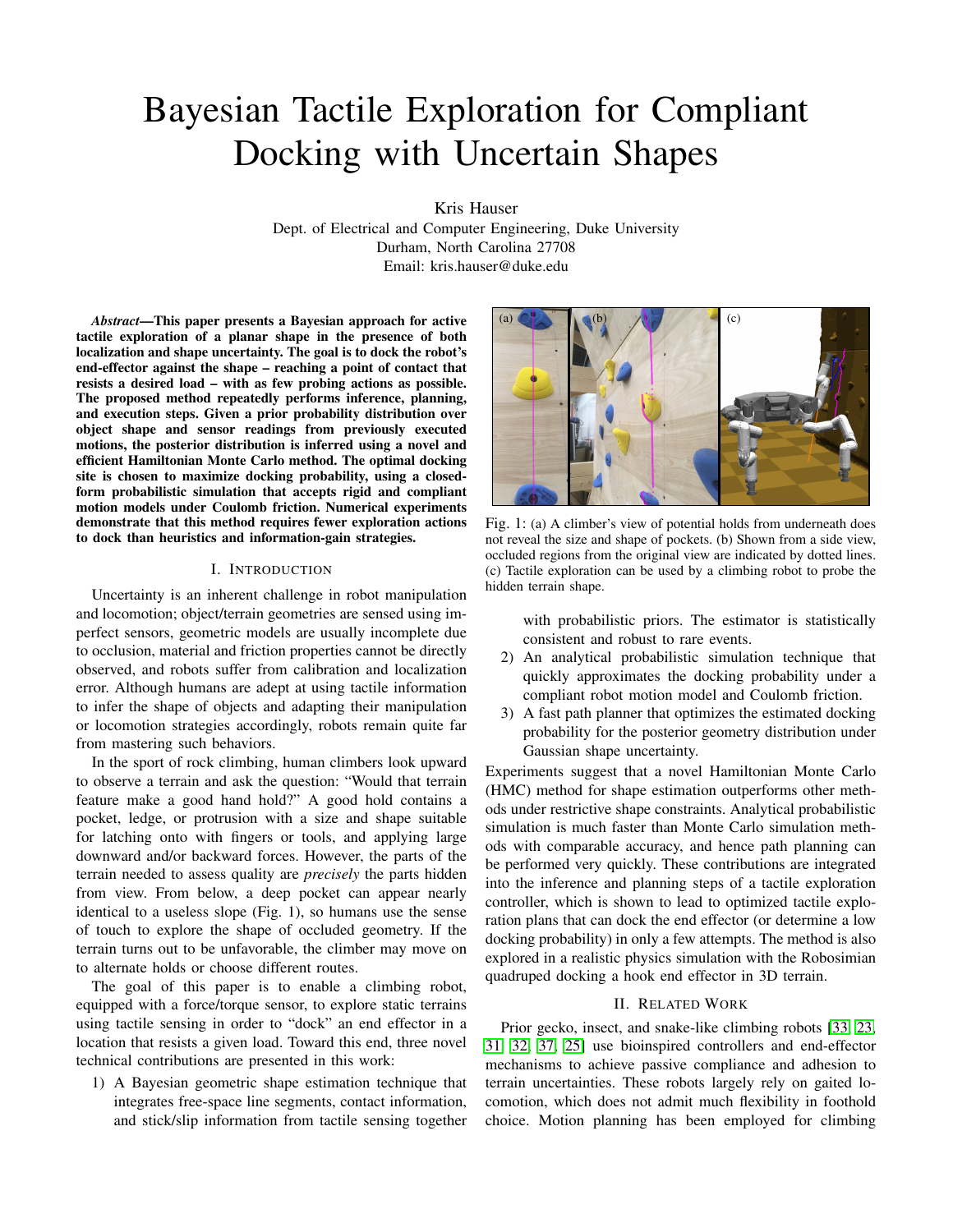#### REFERENCES

- <span id="page-8-2"></span>[1] T. Bretl. Motion planning of multi-limbed robots subject to equilibrium constraints: The free-climbing robot problem. *Int'l. Journal of Robotics Research*, 25(4):317–342, 2006.
- <span id="page-8-6"></span>[2] S. Chitta, P. Vemaza, R. Geykhman, and D. D. Lee. Proprioceptive localilzatilon for a quadrupedal robot on known terrain. In *IEEE Int'l. Conf. on Robotics and Automation*, pages 4582–4587. IEEE, 2007.
- <span id="page-8-15"></span>[3] V. N. Christopoulos and P. Schrater. Handling shape and contact location uncertainty in grasping two-dimensional planar objects. In *IEEE/RSJ Int'l. Conf. Intel. Robots and Systems*, pages 1557–1563, Oct 2007. doi: 10.1109/ IROS.2007.4399509.
- <span id="page-8-11"></span>[4] S. Dragiev, M. Toussaint, and M. Gienger. Gaussian process implicit surfaces for shape estimation and grasping. In *IEEE Int'l. Conf. on Robotics and Automation*, pages 2845–2850. IEEE, 2011.
- <span id="page-8-18"></span>[5] S. Dragiev, M. Toussaint, and M. Gienger. Uncertainty aware grasping and tactile exploration. In *IEEE Int'l. Conf. on Robotics and Automation*, pages 113–119. IEEE, 2013.
- <span id="page-8-25"></span>[6] Z. Drezner and G. O. Wesolowsky. On the computation of the bivariate normal integral. *Journal of Statistical Computation and Simulation*, 35(1-2):101–107, 1990.
- <span id="page-8-3"></span>[7] M. F. Fallon, M. Antone, N. Roy, and S. Teller. Drift-free humanoid state estimation fusing kinematic, inertial and lidar sensing. In *IEEE-RAS Int'l. Conf. on Humanoid Robots (Humanoids)*, pages 112–119. IEEE, 2014.
- <span id="page-8-13"></span>[8] W. E. L. Grimson and T. Lozano-Perez. Model-based recognition and localization from sparse range or tactile data. *Int'l. Journal of Robotics Research*, 3(3):3–35, 1984.
- [9] R. Hadsell, J. A. Bagnell, D. F. Huber, and M. Hebert. Accurate rough terrain estimation with space-carving kernels. In *Robotics: Science and Systems*, volume 2009, 2009.
- <span id="page-8-17"></span>[10] P. Hebert, T. Howard, N. Hudson, J. Ma, and J. W. Burdick. The next best touch for model-based localization. In *IEEE Int'l. Conf. on Robotics and Automation*, pages 99–106, 05 2013. ISBN 978-1-4673-5641-1.
- <span id="page-8-4"></span>[11] M. A. Hoepflinger, C. D. Remy, M. Hutter, L. Spinello, and R. Siegwart. Haptic terrain classification for legged robots. In *IEEE Int'l. Conf. on Robotics and Automation*, pages 2828–2833. IEEE, 2010.
- <span id="page-8-7"></span>[12] M. A. Hoepflinger, M. Hutter, C. Gehring, M. Bloesch, and R. Siegwart. Unsupervised identification and prediction of foothold robustness. In *IEEE Int'l. Conf. on Robotics and Automation*, pages 3293–3298. IEEE, 2013.
- <span id="page-8-19"></span>[13] K. Hsiao, L. Kaelbling, and T. Lozano-Pérez. Task-driven tactile exploration. In *Robotics: Science and Systems*, 2010.
- <span id="page-8-16"></span>[14] K. Hsiao, M. Ciocarlie, P. Brook, et al. Bayesian grasp planning. In *ICRA 2011 Workshop on Mobile Manipulation: Integrating Perception and Manipulation*,

2011.

- <span id="page-8-5"></span>[15] J. Ilonen, J. Bohg, and V. Kyrki. Fusing visual and tactile sensing for 3-d object reconstruction while grasping. In *IEEE Int'l. Conf. on Robotics and Automation*, pages 3547–3554. IEEE, 2013.
- <span id="page-8-22"></span>[16] P. Kazanzides, J. Zuhars, B. Mittelstadt, and R. H. Taylor. Force sensing and control for a surgical robot. In *IEEE Int'l. Conf. on Robotics and Automation*, pages 612–617. IEEE, 1992.
- <span id="page-8-23"></span>[17] J. H. Kotecha and P. M. Djuric. Gibbs sampling approach for generation of truncated multivariate gaussian random variables. In *Acoustics, Speech, and Signal Processing, 1999. Proceedings., 1999 IEEE International Conference on*, volume 3, pages 1757–1760. IEEE, 1999.
- <span id="page-8-20"></span>[18] M. C. Koval, N. S. Pollard, and S. S. Srinivasa. Preand post-contact policy decomposition for planar contact manipulation under uncertainty. *Int'l. Journal of Robotics Research*, 35(1-3):244–264, 2016. doi: 10. 1177/0278364915594474. URL [https://doi.org/10.1177/](https://doi.org/10.1177/0278364915594474) [0278364915594474.](https://doi.org/10.1177/0278364915594474)
- <span id="page-8-14"></span>[19] M. C. Koval, M. Klingensmith, S. S. Srinivasa, N. Pollard, and M. Kaess. The manifold particle filter for state estimation on high-dimensional implicit manifolds. In *IEEE Int'l. Conf. on Robotics and Automation*, May 2017.
- <span id="page-8-12"></span>[20] M. Li, K. Hang, D. Kragic, and A. Billard. Dexterous grasping under shape uncertainty. *Robotics and Autonomous Systems*, 75:352–364, 2016.
- <span id="page-8-10"></span>[21] R. Li, R. Platt, W. Yuan, A. ten Pas, N. Roscup, M. A. Srinivasan, and E. Adelson. Localization and manipulation of small parts using gelsight tactile sensing. In *IEEE/RSJ Int'l. Conf. Intel. Robots and Systems*, pages 3988–3993. IEEE, 2014.
- <span id="page-8-9"></span>[22] M. Meier, M. Schopfer, R. Haschke, and H. Ritter. A probabilistic approach to tactile shape reconstruction. *IEEE Transactions on Robotics*, 27(3):630–635, June 2011. ISSN 1552-3098. doi: 10.1109/TRO.2011. 2120830.
- <span id="page-8-0"></span>[23] M. P. Murphy, B. Aksak, and M. Sitti. Gecko-inspired directional and controllable adhesion. *Small*, 5(2):170– 175, 2009.
- <span id="page-8-24"></span>[24] A. Pakman and L. Paninski. Exact hamiltonian monte carlo for truncated multivariate gaussians. *Journal of Computational and Graphical Statistics*, 23(2):518–542, 2014.
- <span id="page-8-1"></span>[25] A. Parness. Anchoring foot mechanisms for sampling and mobility in microgravity. In *IEEE Int'l. Conf. on Robotics and Automation*, pages 6596–6599. IEEE, 2011.
- <span id="page-8-21"></span>[26] S. Patil, J. Van Den Berg, and R. Alterovitz. Estimating probability of collision for safe motion planning under gaussian motion and sensing uncertainty. In *IEEE Int'l. Conf. on Robotics and Automation*, pages 3238–3244. IEEE, 2012.
- <span id="page-8-8"></span>[27] A. Petrovskaya and O. Khatib. Global localization of objects via touch. *IEEE Trans. Robotics*, 27(3):569–585, June 2011. ISSN 1552-3098. doi: 10.1109/TRO.2011.